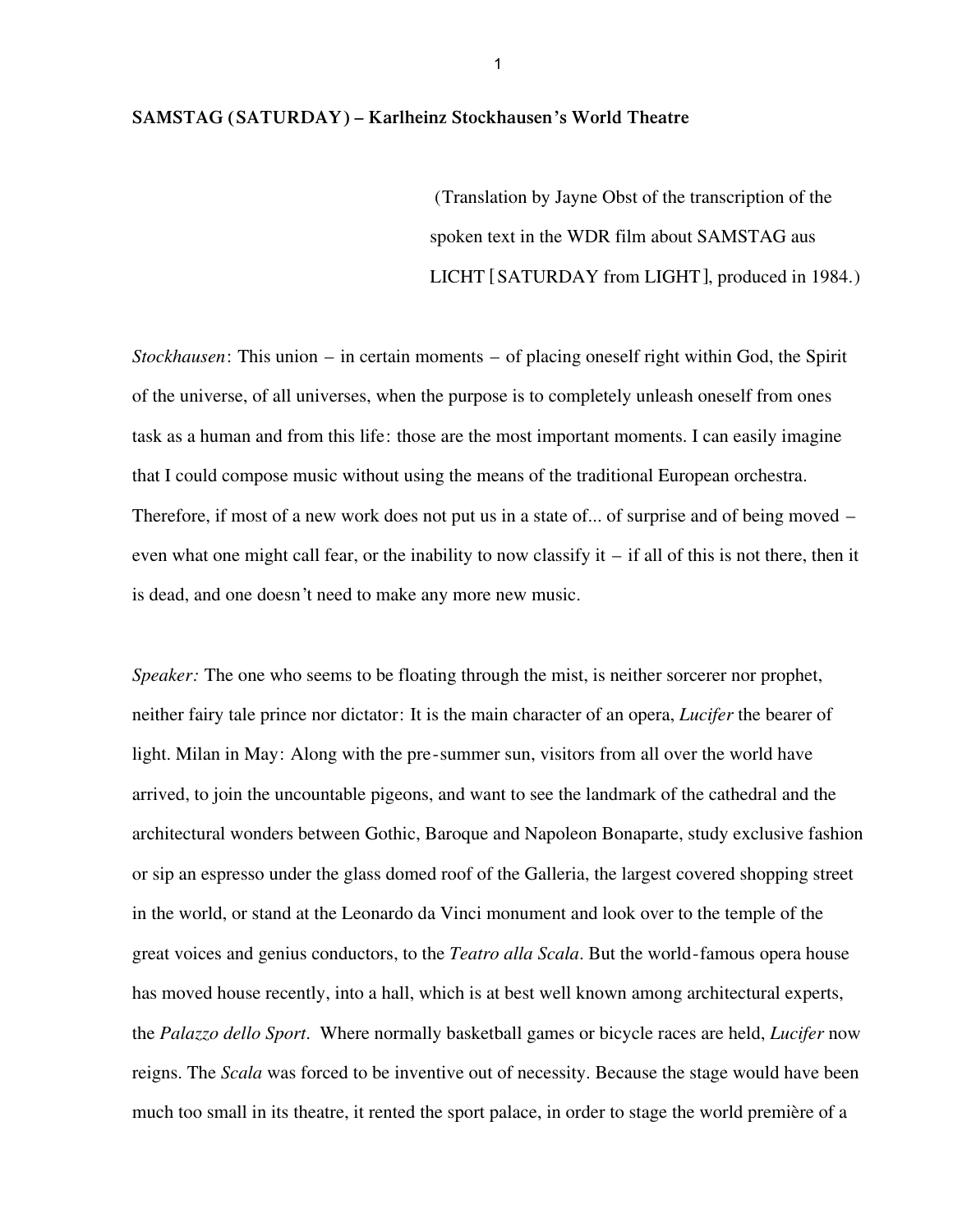new part of a work, which, in its complexity, certainly will be considered as one of the most extensive, probably also one of the most important, perhaps even as one of the most consequential events in the history of modern opera, although at first glance, it resembles more a scenic concert than an opera, for example in this duet for bass and piano. The author of this spectacle with the title LICHT (LIGHT) is Karlheinz Stockhausen: born in 1928 near Cologne, residing in the nearby Bergisches Land today, thus a "Rheinländer". However, he is a musical cosmopolitan, who has had perhaps the greatest influence on the development of western music after 1950. Initially a pupil of Frank Martin at the Cologne Conservatory of Music, he then studied under Olivier Messiaen and Darius Milhaud in Paris, and worked intensively with socalled "musique concrète". Already his first compositions caused a sensation. As serial and point-music, they attempted to subject all elements of sound, e.g. not only pitch and duration, but also timbre, dynamics and articulation, to mathematical laws. Since the beginning of the 1950's, he taught at the Darmstadt "Ferienkurse" (summer courses), and also worked at the Cologne Studio for Electronic Music. The GESANG DER JÜNGLINGE (SONG OF THE YOUTHS) was a pioneer work. In 1958, his GRUPPEN (GROUPS) *for 3 orchestras* was world premièred in the halls of the Cologne Fair and was the first climax of a kind of music in which the sound sources are distributed all over the performance area. As the conductor of his own works, the 30-year old Stockhausen already is esteemed around the world. In the mid-1960's, he studied far-eastern art and religion. At the World Fair in Osaka, performances of his music 5 1/2 hours daily, six months long, for a total of almost one million listeners.

**Interviewer**: In the past there have been phases in your work, in which your music has had a stronger objective character, so to speak, than it has today, if I see that correctly.

*Stockhausen*: That is not correct. I have always felt music, with each new work, primarily as a vision, and I have only been interested in a new piece, if I have heard and seen something –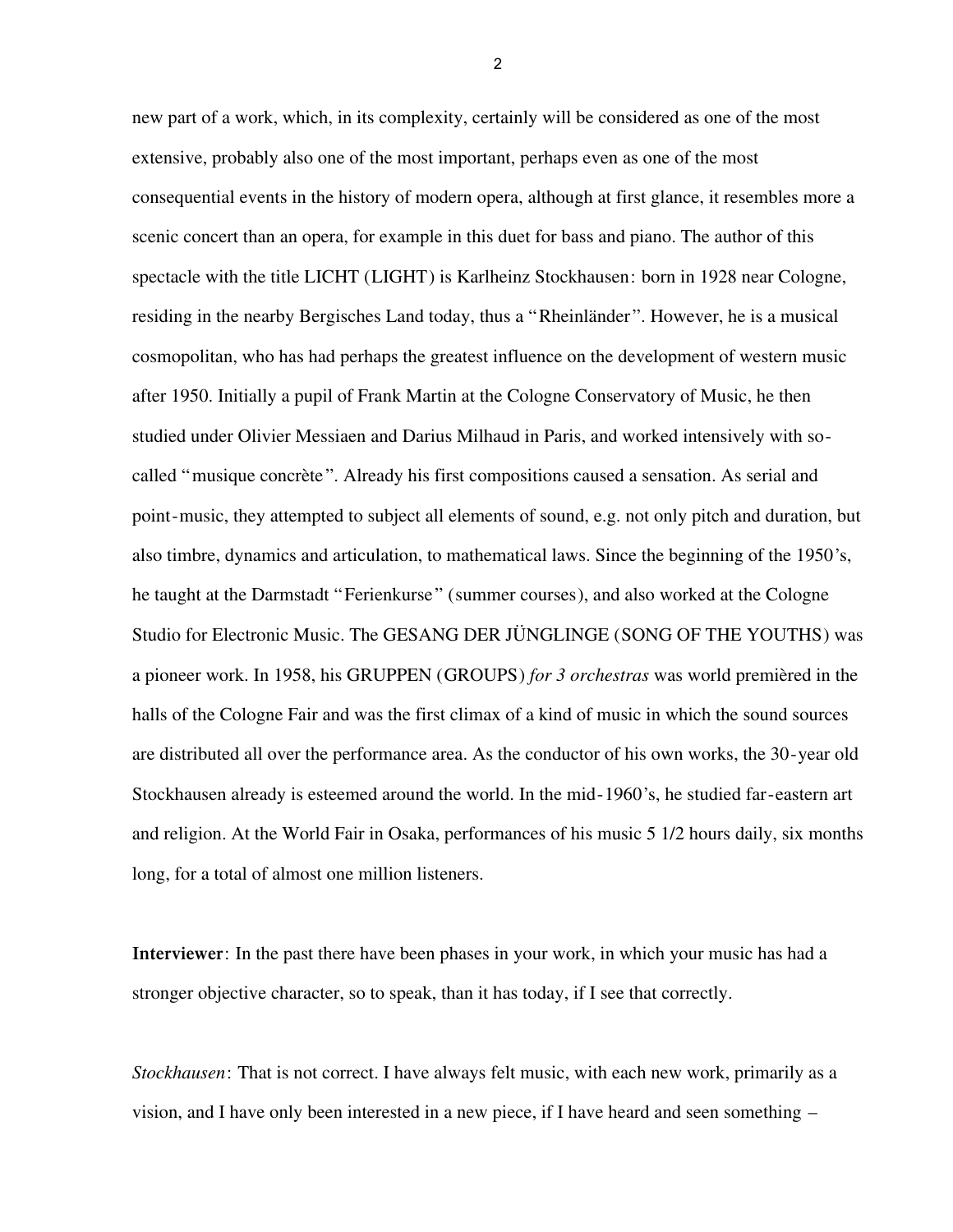inwardly – that seemed completely unfamiliar, and fascinating for me, and then a mental process of construction followed, and that is exactly the same today. This mental process of construction is a process of adapting my imagination as flawlessly as possible, or one could also say the reduction of my imagination to the **means**, to the instrumental **world**, that now exists, which, for the most part, I must then even completely unexpectedly expand, in order to somehow come closer to what I imagine. The entire electronic music that I have composed is nothing but the attempt to realise sound-worlds in the environment of traditional mechanical instruments, that come closer to these inner sound visions, and which then again fascinated me.

*Speaker*: Having to expand the existing sound possibilities, a mysterious inner motivation to invent something that does not yet exist, but has been heard by the inner ear. This is the basic situation of the composer, Karlheinz Stockhausen, also in the conception of this new piece, that, among other things, includes a skeleton dance with the piccolo as the solo instrument.<sup>1</sup> The orchestra is an instrumental ensemble that is very popular in America and which plays all kinds of music: from the entertainment at football games and public election events, to avant-garde chamber music, the *Symphony Band*. This particular orchestra comes from the University of Michigan at Ann Arbor. For his opera, Stockhausen divided it into ten groups, each with its own timbre and its own characteristic rhythms.

The dancing Death, a mystical vision as a scenic expression of a musical phenomenon. The inward necessity of a renewal of sound. In addition, one must understand Stockhausen's second basic prerequisite: his religious conviction that by far surpasses the Christian-occidental understanding of God.

*Stockhausen*: Originally, I always had a single vision of GOD, of a godly being, while praying several times a day, and very often in short fervent prayers – independent of where it was, ever

-

<sup>1</sup> Refers to the 3rd scene, LUZIFERs TANZ (LUCIFER'S DANCE), of **SAMSTAG aus LICHT** (SATURDAY from LIGHT)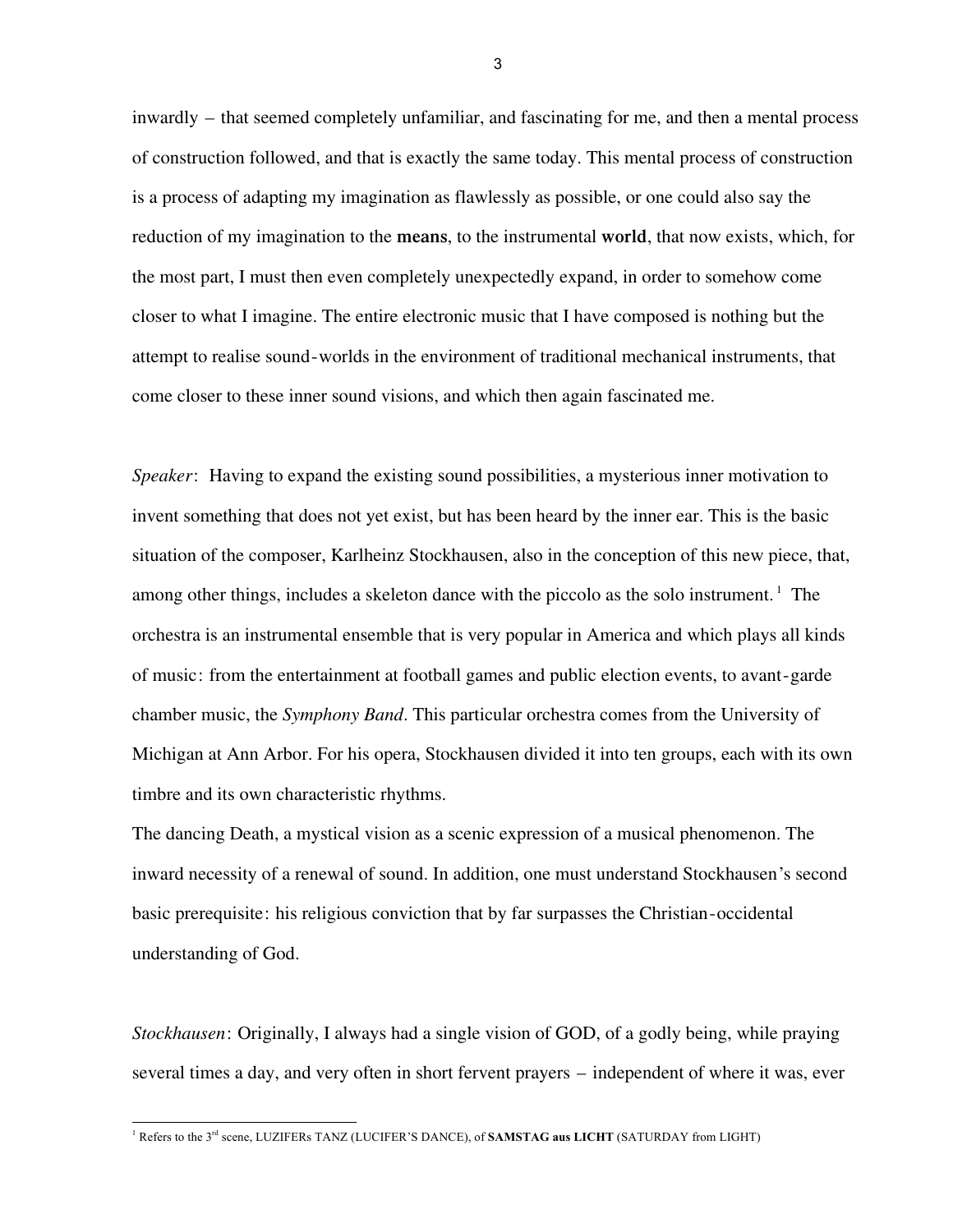since I became conscious as a small child. And I have sometimes described it, that I saw myself on ... on a step of an endless staircase, and there was a completely white light, into which I couldn't look, and I knew, GOD is there, and I was not in GOD, in the body – as an atom in a large body, the feeling that I now always have for example when I feel that I have integrated myself correctly, then I feel that am suddenly inside, that I myself am a small part, a tiny particle of GOD. Then, that suggested itself parallel to and also developed with my awareness of my guardian angel, who stands directly behind me and who immediately functions when I say: "*You take over. Please do this. I cannot."*

This hierarchy was further supplemented in 1977 by the figure of MICHAEL, of whom I had not been aware until then. It came gradually, and it joined in with the traditional world of pictures and thoughts surrounding Christ, an historical figure, with *Michael*, the creator of our local universe, and that both of them are integrated with each other and have become one for me now, that is, the *figure of Christ* was an emanation of *Michael*. Because *Michael* placed himself into one of the lowest creatures of his universe, in order to deliver the message how one can escape *Lucifer's* rebellion by himself. Sometimes, in particular moments, *Michael* is now my partner, and I speak to him personally.

This union – in certain moments – of placing oneself right within God, the Spirit of the universe, of all universes, when the purpose is to completely unleash oneself from ones task as a human and from this life: those are the most important moments.

*Speaker*: God, the Spirit of our universe as **white light** makes the title of the complete new work comprehensible: LICHT (LIGHT), a world theatre, a mysterious play about human life and its main question: *"What is the purpose of existence in this universe?"*

A play in seven parts, named after the seven days of the week. Each of these days, according to its name, is associated with particular planets and the spiritual powers connected with them. The Moon-Day, the Mars-Day, the Mercury- or Wotan's Day, the Donar- or Jupiter-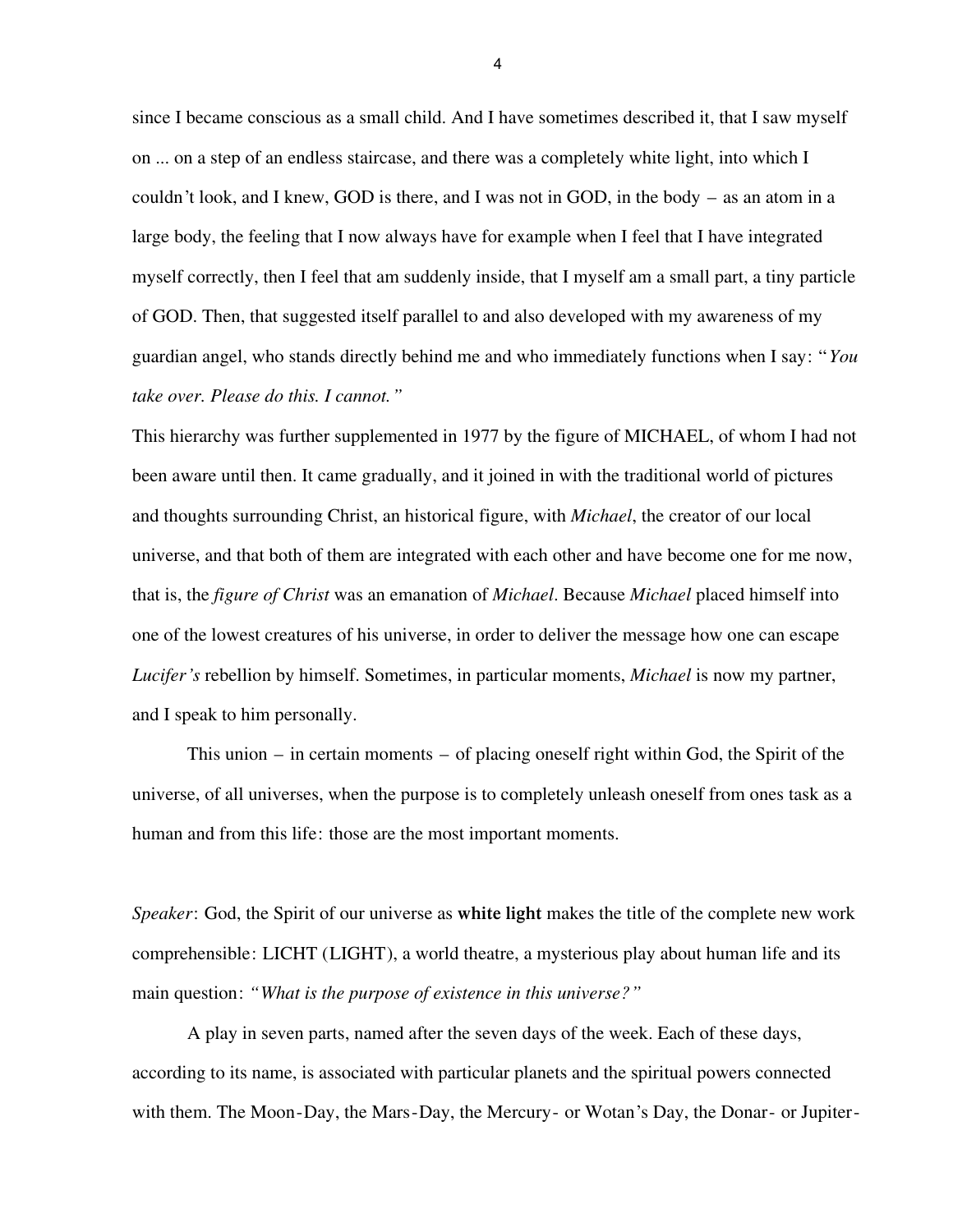Day, the Day of Freia and Venus, Saturday as Saturn-Day or *Lucifer*-Day, Sunday as the Sun-Day.

**Three main characters** are present throughout the cycle:

First, MICHAEL, Mikael – the face of God, as he is called in the earliest sources – the creator of our local universe, also of our Milky Way galaxy. In the opera, he is partly danced, partly sung or personified by a trumpeter. The extremely virtuoso trumpet part is played by Stockhausen's son, Markus.

*Michael* voices his own understanding of his role in a phase of the opera segment DONNERSTAG (THURSDAY), when he sings: "*I became a human to see myself and God the father as a human vision, to bring celestial music to humans and human music to the celestial beings, so that Man may listen to God and God may hear his children"*.

The **second main character**: EVA (EVE), the spirit who always cares for the improvement of the physical conditions of the living beings on the inhabited planets. She is sung, danced or played (usually on the basset-horn, or as here – in a transformation – on the flute).

The **third character:** LUZIFER (LUCIFER). *Lucifer* is played by a trombonist or danced (as here) by a dancer on stilts, and sung by a bass or baritone singer, until now, by Matthias Hölle.

The seven stations of the world theatre, the seven operas of the LICHT-cycle, will show: MONTAG (MONDAY), the *Eve*-day, is the day of re-birth of a new mankind. On DIENSTAG (TUESDAY), *Lucifer* and *Michael* will carry out an intellectual conflict. On MITTWOCH (WEDNESDAY), the three search for a world in which everyone understands each other. DONNERSTAG (THURSDAY), world premièred three years ago, showed how *Michael* became a human being and his travels around the Earth. On FREITAG (FRIDAY), *Lucifer* will try to convince *Eva* to join his rebellion. After SAMSTAG, the *Lucifer*-day, SONNTAG (SUNDAY) will make the rebirth of man possible through the mystical union of *Michael* and *Eva*.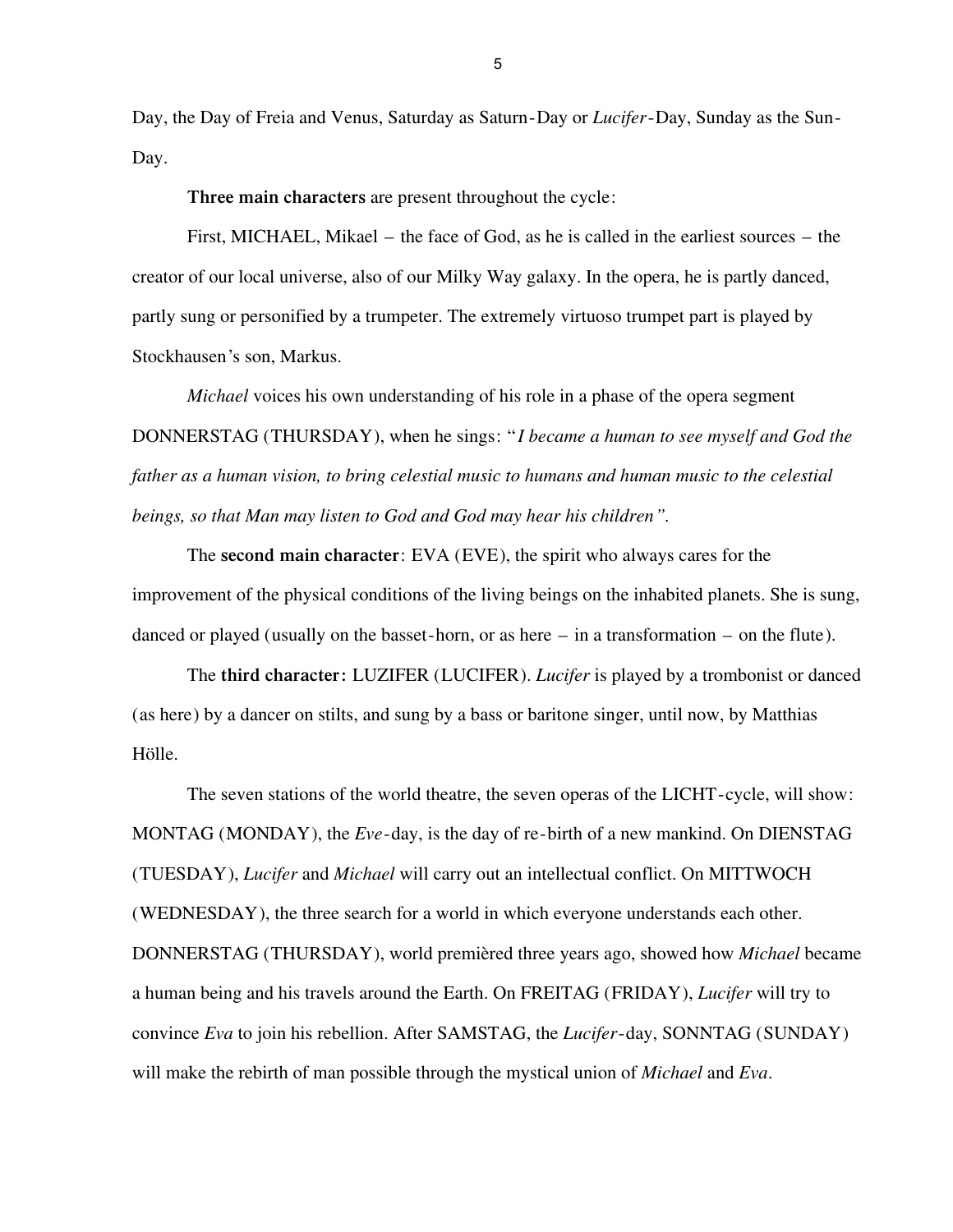*Stockhausen*: *Lucifer* as the angel of light is often portrayed in a very ugly way. In my imagination (and in many pictures that I have had on my desk for years, which friends have sent me), *Lucifer* looks like an angel of light, like a wonderful being. Even when he is painted as a human figure, he is one of the most beautiful that one can find among the portrayals of the great artists. *Lucifer* called out a rebellion, demanded self-government of the planets, selfadministration and secession from the central administration of the universe. And *Lucifer* openly claimed in his resolutions, that the idea of a God-Father, of a single and one spirit of the universe, is a phantom, because no one has ever seen this Father, and the children of paradise had invented this concept to fool the living beings: this is therefore *Lucifer's* rebellious idea.

*Speaker*: And the opera SAMSTAG, that was world-premièred in Milan in Luca Ronconi's staging, concentrates once again in a very subtle way on this light-bearer and the consequences of his rebellion.

In the first scene *Lucifer* dreams of a new kind of music. *Lucifer* would like to have a new piano piece, so he calls a pianist up from the depths, *Majella*, Karlheinz Stockhausen's daughter. She is to play him a piece, as he says, in "*five time-layers of increasing compression of figures..., extensions and pauses to nullify time."* So, *Lucifer* takes a seat on floating chair, listens to and enjoys the music he dreams, a music that is no longer related to humans, but rather conjures the elements.

What *Lucifer* hears here is, however, an independent concert piece, KLAVIERSTÜCK XIII, that easily fits into the series of existing twelve piano pieces Karlheinz Stockhausen has already composed. A piece that demands all modern pianistic virtuosity as well as quite a few distortion techniques. By shooting off little rockets at hated mankind, *Lucifer's* ideology is again realised.

Whether the unfamiliar playing methods or the alien sounds, *Lucifer* enjoys them, defends himself, lets himself be bewitched, slowly dies. Can *Lucifer* die, does he really die?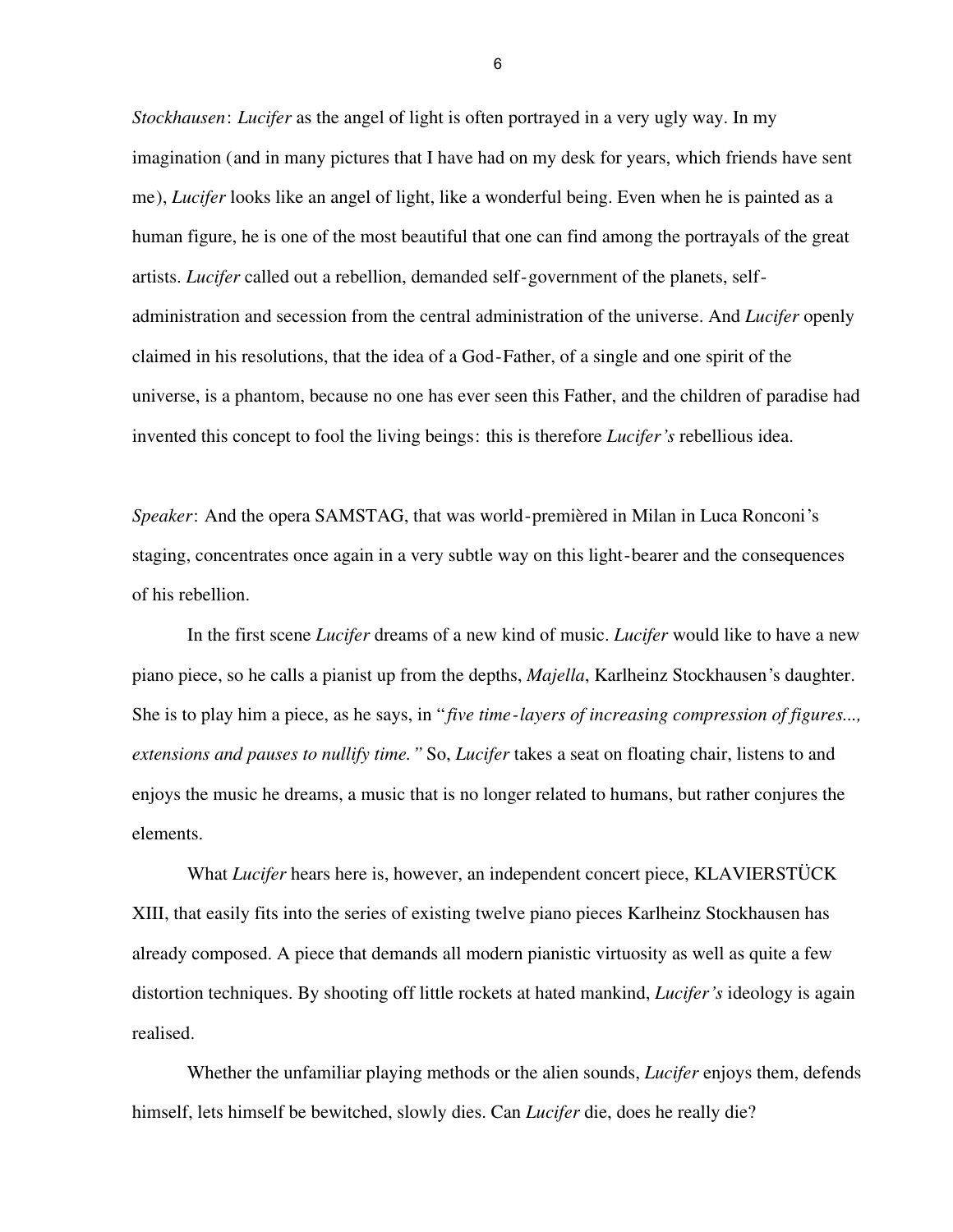*Majella* has fulfilled her task, and so she returns to the unknown depths, from which her master had called her. However, and this becomes the second scene of the opera, a requiem is chanted for *Lucifer* by *Eva*, who has slipped into the figure of a flute-playing cat, played by the Dutch virtuoso Kathinka Pasveer, after whom this scene was also named, KATHINKAs GESANG (KATHINKA'S CHANT).

## With her chant, *Kathinka* protects the souls of the dead from temptations and leads them to clear consciousness. She is accompanied by six percussionists, the mortal senses, who react to KATHINKAs GESANG with their self-made magic instruments. This chant has 24 stages. The elements are indicated on a mandala disc like the numbers on a clock. When *Kathinka* has fulfilled her task, she must, like *Majella*, return to the depths. She disappears down into a dark grave in the shape of a grand piano.

But is she even able to chant a requiem for *Lucifer*? Can she lead his soul to an even clearer consciousness? In the depth of the grave, the answer is waiting for *Kathinka*, and it is shocking. *Lucifer* is alive, rises up out of the grave, amused and ridiculing. Was he not really dead? Has he risen from the dead? Reborn? Karlheinz Stockhausen's philosophy about human existence goes beyond our familiar views and beliefs, but refers to respectable witnesses between Plato and Sri Aurobindo.

*Stockhausen*: Yes, I don't have any particular thoughts of my own on that – or, none at all, but very much has been written, told, passed on by people who tell how one incarnates into a human body and how one goes through his own school as a human being in a particular milieu; how one chooses a certain activity, or several, for this very short time, and how one then prepares for the departure from the body. What one can do to correctly prepare for this moment of farewell and new beginning, and that one then, for a certain amount of time determined by one's own will and behaviour, may either remain in a corporeal form – indescribable by our human imagination – as a spiritual being, or completely abandons the idea of needing a body defined by space and time.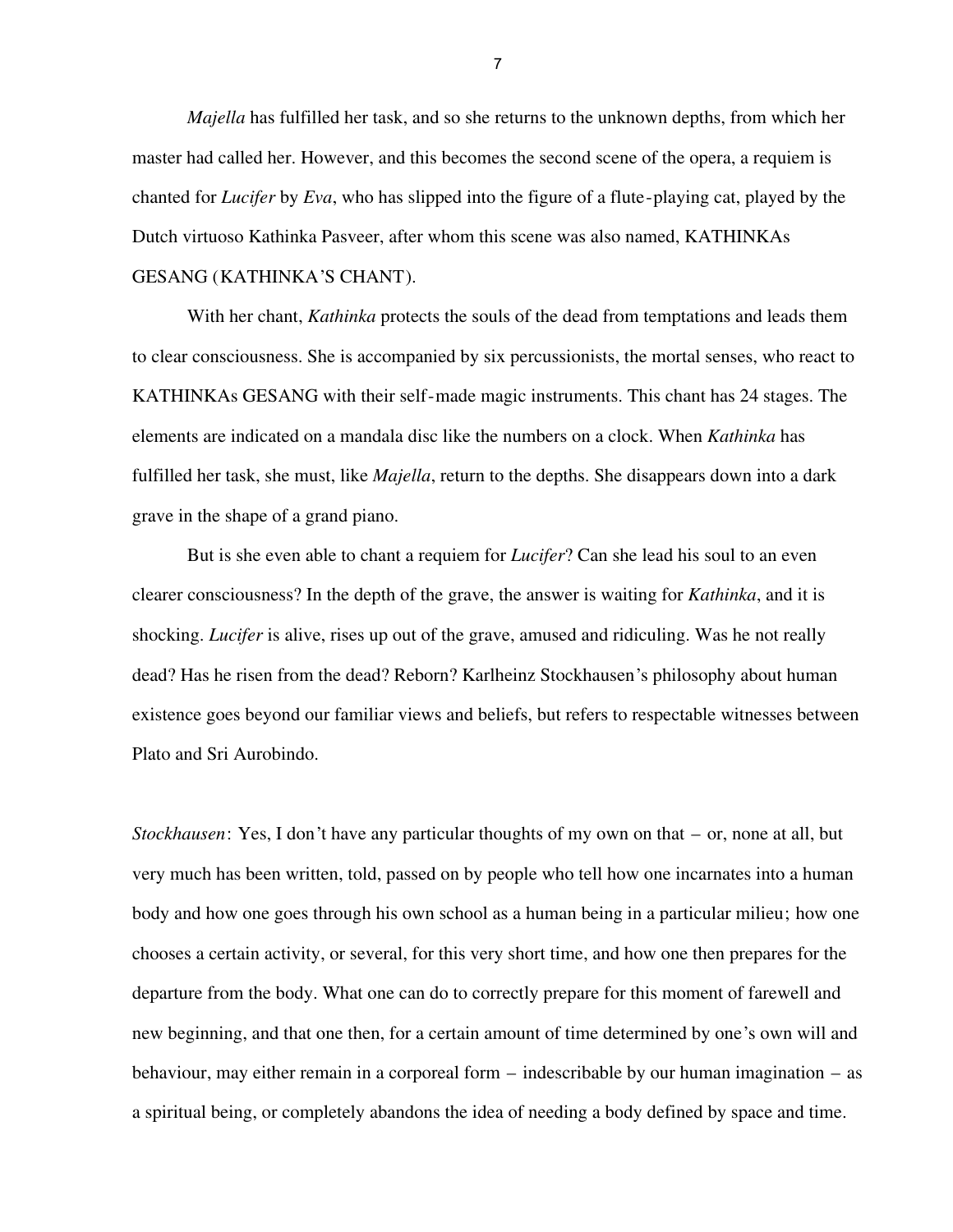Thus, this passage of life has been, I must say, the central purpose of my life from the first day of my conscious life. As soon as I was able to write, I was only interested in writing about what I think about birth and death. Also the first poems that I wrote were only about that, and the first stories and a novel entitled "*Geburt im Tod"* ("Birth in Death"). That is the most fascinating, because it is the most mysterious.

*Speaker*: *Lucifer*, that is the light angel and rebellious spirit, lives on, and now he, who already dreamt his own music in the first scene, will fight against the music of humans in the third scene, proclaiming his message: "*If you, Man, have never learned from LUCIFER how the spirit of contradiction and independence distorts the expression of the face, . . . you cannot – in harmony – turn your countenance to the LIGHT*", as we hear later on. But Stockhausen waits until the end of the scene for the musical continuation of this luciferian credo, because first, the distortion of the facial expression is to be shown, in LUZIFERs TANZ (LUCIFER's DANCE). A mixture of pantomime and sacred ballet, musically performed in a 19-part orchestra concerto that *Lucifer* tries to direct, but also to disturb.

One orchestra group plays against another, and with that, timbre against timbre, rhythm against rhythm. In each group, the musicians seem to fight against each other, dancing to *Lucifer's* hand signals: nose against cheek, lip against nose, tongue against lip, chin against tongue.

But *Lucifer's* dislike for human music has deeper reasons.

*Stockhausen: Lucifer* is (as he says) against ascension through death, and that is *Lucifer's* central theme as *Michael's* antagonist. *Michael*, who stands for the process of learning and for the human as he is, and who has endless love for the sick and imperfect human, who knows so much more about what he could do and how much better he could be than he is, and who therefore sometimes also suffers under his imperfection. *Michael* has compassion for this human, and this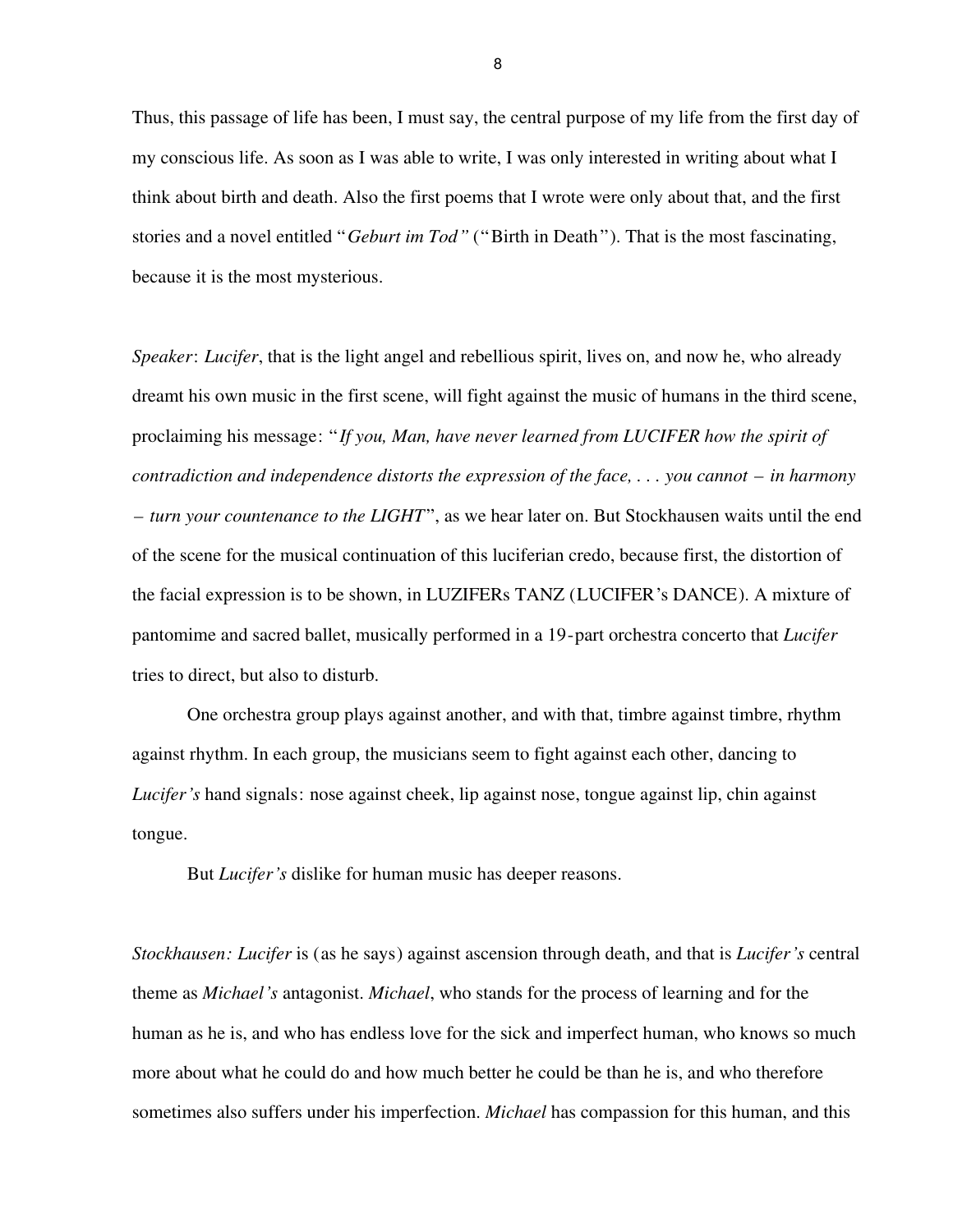is where the connection to Christian tradition originates. While *Lucifer* finds it disgusting that something like this was created at all, like these (as he says) half animal, half angel creatures, which are dualistically torn back and forth between aspirations and abilities – between dreams and life – forced to live in imperfection, above all in physical illness. And then there is *Eve*, the mediator who wants to try to improve the physical being, so that humans are not ill, living beings are no longer ill, but can do exactly whatever corresponds to their intelligence and the abilities of their souls. Again, on SAMSTAG, *Lucifer* does not want human music; he says it is banal, it is primitive.

*Speaker*: *Michael* the trumpeter who loves humans also values human music, so he shows his solidarity by playing a virtuoso solo cadenza with the human orchestra. *Michael* is able to fend off *Lucifer's* first attempt to divert his sympathy with the humans and their music, but *Lucifer* is tricky, and the stilted dancer overruns the trumpeter.

The different rhythms of the orchestra seem to confuse *Michael*. He tumbles and in the end, it is easy for *Lucifer* to ridicule how naive *Michael* is, to gradually force him back and chase him out of the hall. Is *Lucifer* the great winner?

SONNTAG, the last opera of the seven-part cycle, will reveal the answer, even if this millenium will almost be over by then.

In any case, Karlheinz Stockhausen knows the end, as it has long since been compositionally conceived. As in all scenes, it is contained in the nuclear cell from which the entire opera grew: the so-called super formula. It consists of the basic tone material in three lines for the three main characters. From its course, the composer derives all details. Thus, the tones are distributed over the seven days of the week and their operas, and become the nuclear tones, from which the formulae of the days and the characters are formed.

In working out the triple formula, the structures for each scene result, e.g. on SAMSTAG for LUZIFERs TRAUM (LUCIFER'S DREAM), REQUIEM and TANZ (DANCE), as well as a so-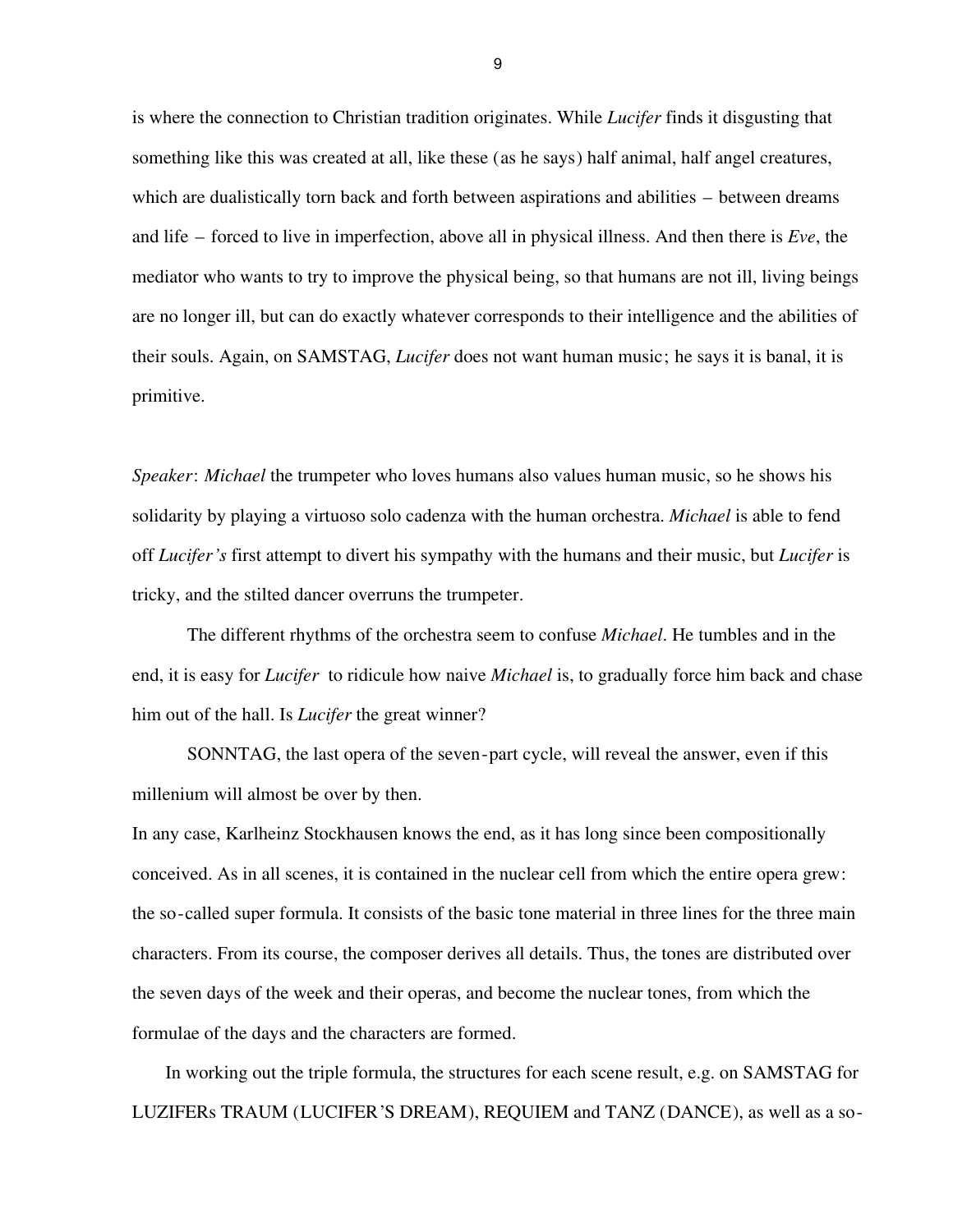called nuclear formula. The *Lucifer*-formula enlarged more than 22 times, became, for example, the nuclear formula for KATHINKAs GESANG. The elements correspond to the figurations prescribed on the mandalas.

In Station 18, for example, the formula contains groups of rhythmic periods. In the fully composed chant, the phase becomes an exercise for the soul in listening to timbres and pitch changes in every rhythm. KATHINKAs GESANG is not being performed in the opera SAMSTAG from LICHT for the first time. Already a half year before the staged world première it was performed in a concert version at the *Donaueschinger Musiktagen (Donaueschingen Musik Days)*.

This method of composing and performing single parts first and then putting them in their final context later is not at all new. In the medieval and baroque periods it was completely normal. In the LICHT cycle this practice has been upgraded to a principle, and the sound setting as well as the gestures or scenic contents can change between the individual stages of performance.

*Stockhausen*: For example during the second scene with the percussionists I first had the idea of a nocturnal situation, in which one can hardly see anything, in which one hears pulses, electric pulse signals in the night. Almost like ... animal cries that go back and forth between these six points, whereby nothing can be seen. It wasn't until later that I had the idea that there are also these black figures that also produce other tones. The pulses remained. They are now produced by the whistles that the figures hold in their mouths, produced mechanically, making such strange sounds that then continue on throughout the scene. Each one has a whistle, and other instruments are added. Thus, what you say is true: there are different versions that I worked out for concert performances; whereby the second scene KATHINKAs GESANG, for example, can also be played by solo flute and not only by flute and six percussionists. Or, this year in Paris I will be producing the rest of a version of this second scene which I began last year for flute and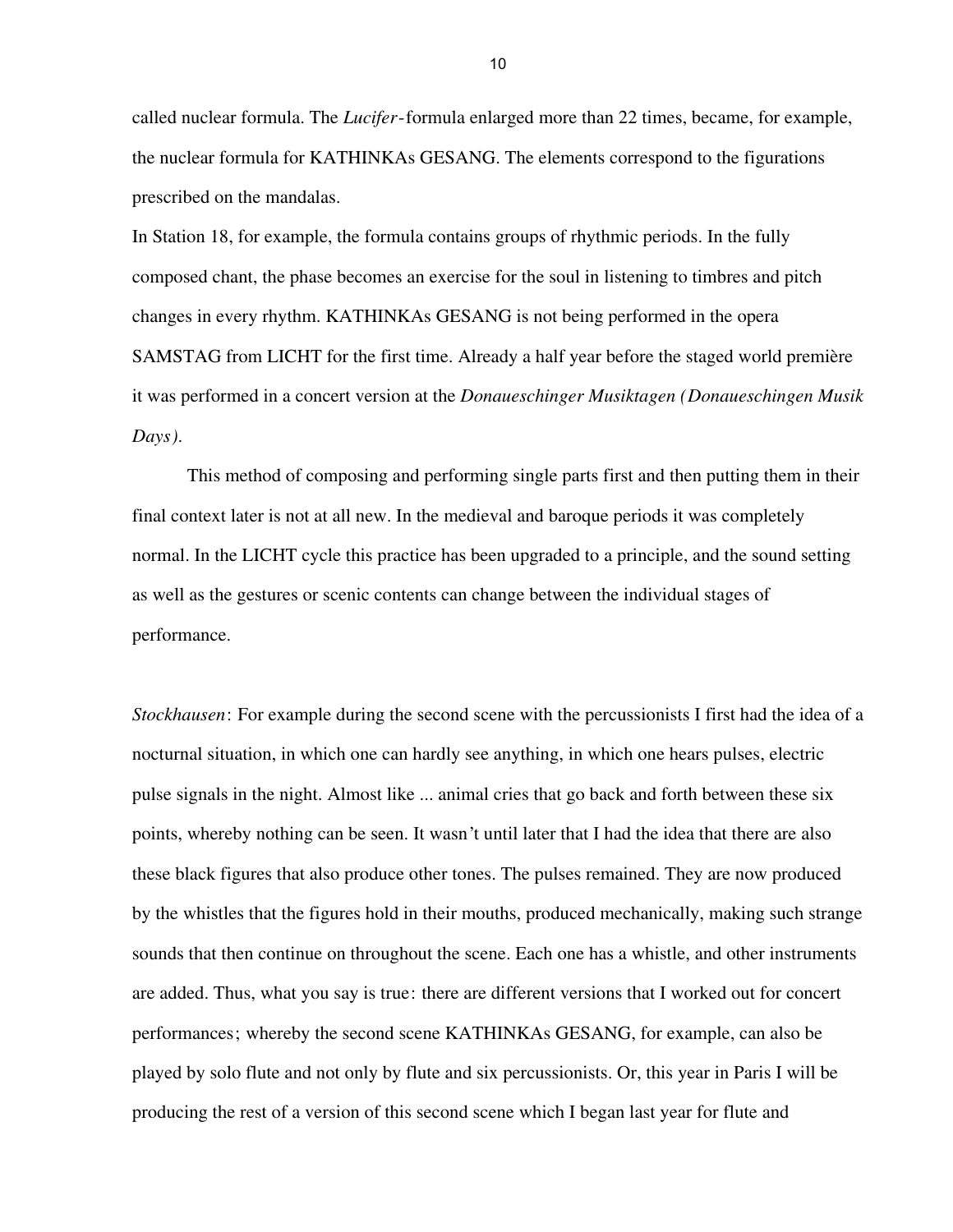electronic music. In it, six channels with electronically produced sounds replace the six percussionists, and these sounds are completely different.

*Speaker*: Only LUZIFERs TANZ (LUCIFER'S DANCE) was also musically new at the world première of SAMSTAG, except for a sonic greeting for the audience. The structure of this section had been known and determined from the beginning because of its derivation from the formula, but its musical realisation was actually determined much later, namely when the *Symphony Band* from Michigan gave Stockhausen a commission for a work.

*Stockhausen*: In other words, the instrumentation (as it is traditionally called) is actually an interpretation that I make on the spot. It even depends on the commission. I would never have thought of using a *symphony band* for this particular scene if it hadn't been for this commission. But in the first scene, for example, where the basic idea was that *Lucifer* dreams a 13<sup>th</sup> Piano Piece, a piano is mandatory. Do you understand?

*Speaker*: But this scene also existed as a composition already. It was commissioned for the Festival for Contemporary Music in Metz and world premièred there by the same interpreters in concert two and a half years before the staged performance. However, its form, its five time layers and all musical large-scale structures, the various details, the parameters, as specialists say, were all determined by the formula. Similar to the way that characteristics or body shapes of a living being are pre-determined by a gene or the chromosomes.

Also the scene LUZIFERs ABSCHIED (LUCIFER'S FAREWELL), with which the opera SAMSTAG aus LICHT closes, was world premièred independently of the opera. In August of 1982, one and a half years before the opera première, these monks moved into the *San Ruffino* Cathedral in Assisi, Italy, to sing the music composed to Saint Francis' LODI DELLE VIRTÚ,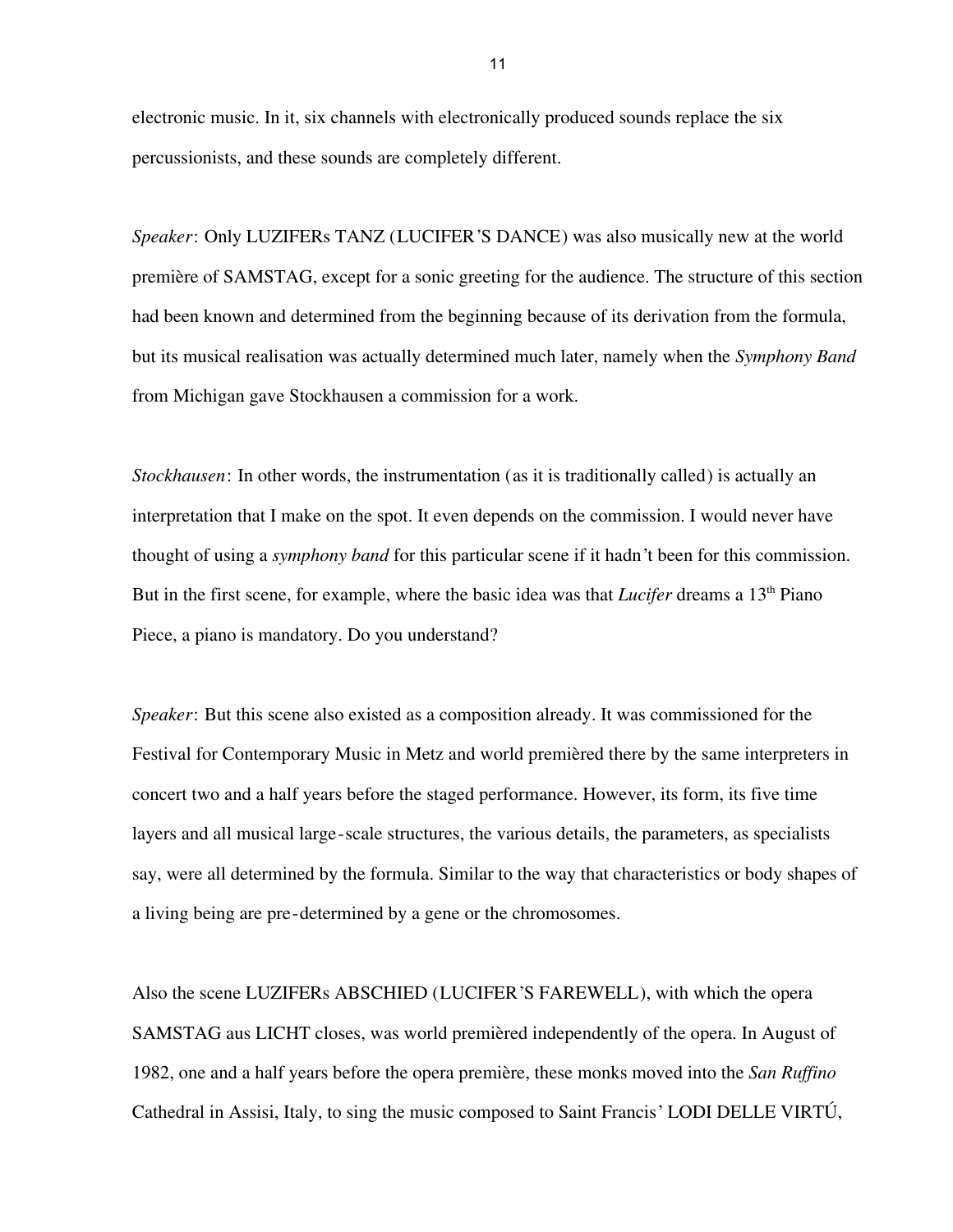hymn to the virtues, on the occasion of his 800<sup>th</sup> birthday celebrations. In the *Palazzo dello Sport* in Milan, the monks psalmodize in an imaginary, magical temple surrounding the audience.

"*O Queen Wisdom, the Lord save you with your sister, the pure Simplicity"* the monks sing. There are 39 of them, three times 13, which was a holy number for Stockhausen. And in the same way, in 13 periods, they praise the other virtues of the life that is not naive, but oriented towards other, higher goals: poverty and humility, love and obedience.

The mystical character of the monotony of their hymns seems to be suggestive to the brothers themselves: they also gradually arrive in a trance, in rapture, ecstasy.

LUZIFERs ABSCHIED is the name of this fourth and last scene of the opera, but *Lucifer* doesn't even appear in it. Is he afraid of the holy men and their naive virtuousness? He is only present musically, in staccato chords of an electric organ, and from the distance as trombone chords sounding from up high, in which the changing chord accents make up the Lucifer melody.

Thus, the monks proceed, fortified, out into their simple life. For them, the text says, *"holy Poverty confounds all the preoccupations of this world."* They can further engage themselves in the care of this world, for example in environmental protection, by planting trees and allowing animals the amount of freedom they require. Whatever can be performed in advance without opera-scenery, will retain its musical independence afterwards. LUZIFERs ABSCHIED has been in fact performed several times in concert since then, as it was here in the Cologne church *Groß St. Martin*, where the architecture of the former Benedictine Monastery from the late  $12<sup>th</sup>$  century lends the sound mysticism a special effect.

This method of composing using the principle of building blocks with extensive autonomy of the single sections certainly has its advantages in terms of the work involved, as well in a financial sense. In addition, it offers more performance possibilities for New Music and guarantees the optimum musical interpretation. Can Karlheinz Stockhausen imagine that this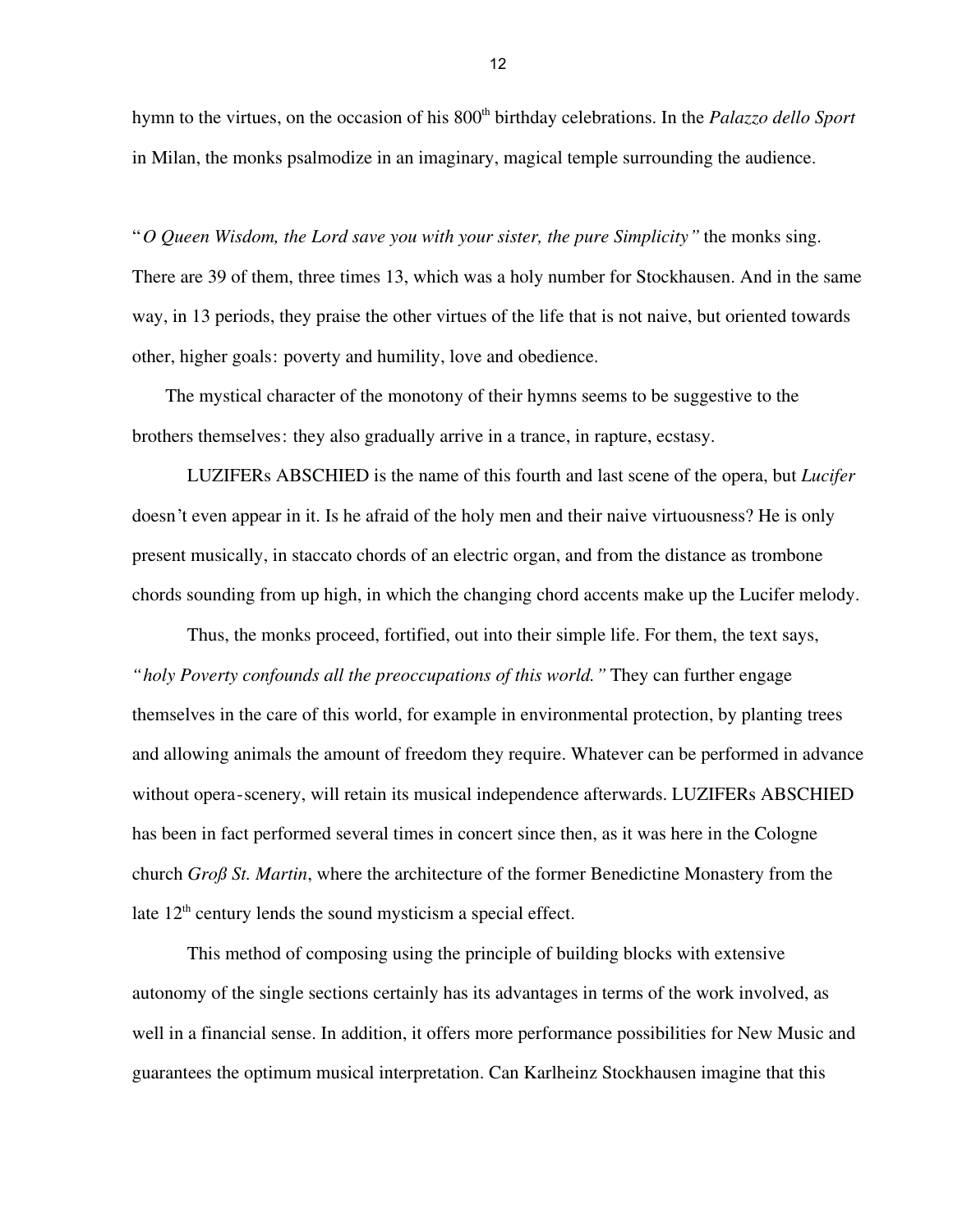principle could become an innovation for him as well as for the future, for the composition as well as for the reproduction in general?

*Stockhausen*: Yes, but with the modification that always the same construction material is respected and that I just already know the large proportions for the whole work LICHT. If I then receive a commission for a particular ensemble, I definitely know whether or not I can accept it, because it fits into my plan. The German Chorus Contest is a current example. I was asked if I would compose a piece for choir that a hundred choirs in Germany could sing, thus in the respective difficulty. I said that this would fit into my plans very well, because in MONTAG there is a scene called BOTSCHAFT (MESSAGE); that will be a very special work for choir; it wouldn't have occurred to me if I had written a piece for choir without this stimulus.

*Speaker*: It goes beyond his certain priest-like charisma, behind which we perhaps suspect blind trust, or also deep faith, shamanism or the authority of a genius' fantasy. Over and above this mixture of self-confident prophecy and optimistic cheerfulness, Karlheinz Stockhausen occasionally risks a socially critical element. Just as *Lucifer* leaves the stage in his triumphant manner, something is brewing up amongst the orchestra musicians that is realistic and resembles our mentality of wage agreements and of serving only according to rules and regulations.

The musicians go on strike, don't want to continue playing (*"weiterspielen"*), because they say they have long since worked beyond their working hours (*"ihre Dienstzeit hätten sie längst überschritten*"). But the composer argues that there are only a few more bars to play, and besides, they had begun much too late because of the their own lack of discipline. "It doesn't matter", the musicians say, "we want overtime" (*"Egal, wir wollen ein Überstundengeld"*), and legally, they are right. The manager of the theatre is called, but he has no money (*"hat kein Geld"*) and is not willing to pay. A marginal episode, but for insiders fraught with meaning.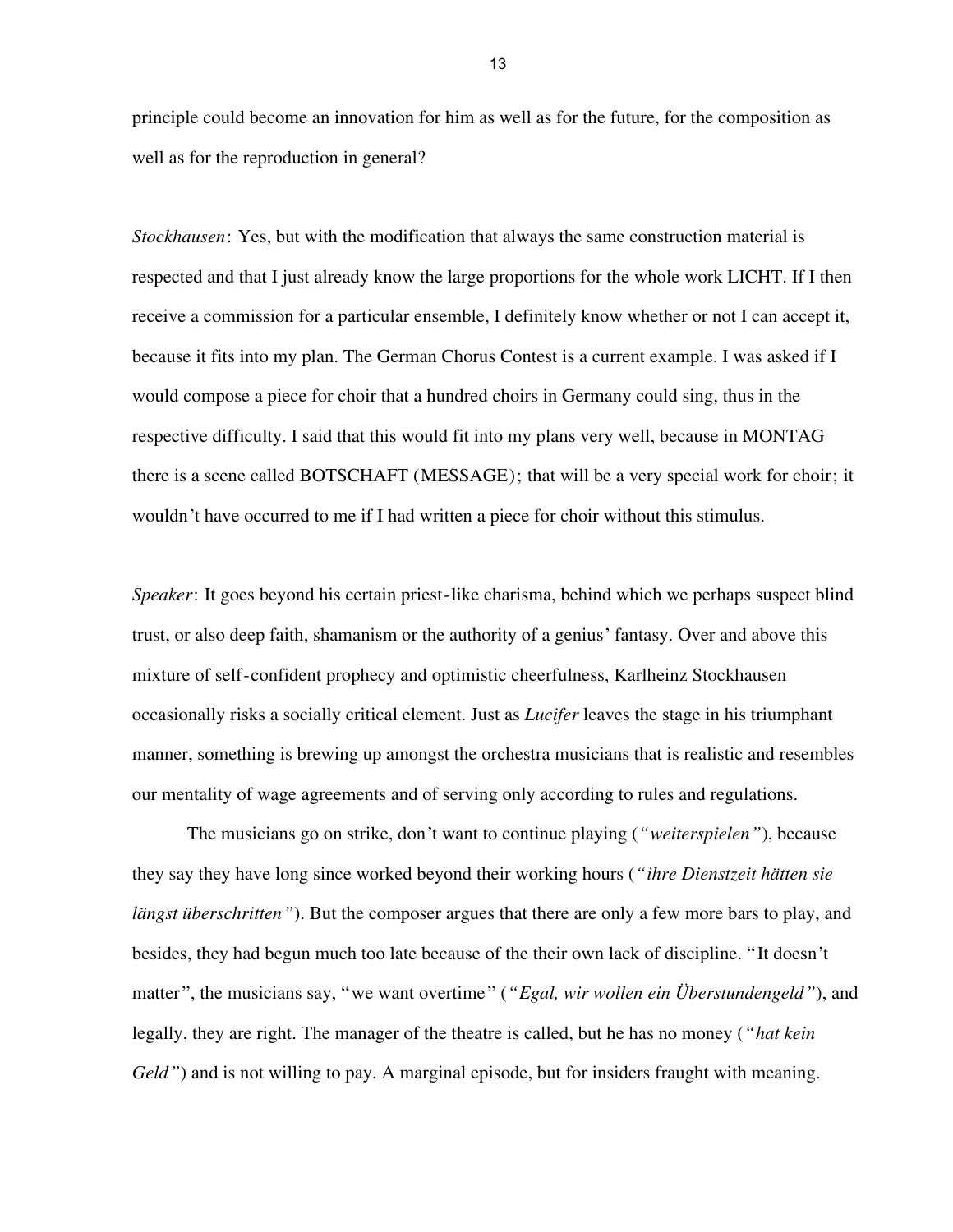Behind this serious but also grotesque scene, Stockhausen recognizes a more general, ethical problem.

*Stockhausen*: It is an age-old tradition that the law stands on the one side – and it is considered the Good by those who keep the laws (whether churches, religions or lawyers) – and the one who destroys the law or any forms is considered evil. But that is actually the question, because I have constantly experienced moments during the course of this work when I say to myself: *"Yes, Lucifer is actually right; it is really miserable the way people work*." Simply yielding to a stiff form until it no longer moves leads to crystallisation that keeps life from continuing to develop. Does one define even the destruction of a whole universe or of part of the cosmos, or the destruction of a planet as something evil?

Which *Lucifer* would perhaps have preferred in order to arrive at pure figures of light, pure existence of light, the white light, as the *Tibetan Book of the Dead* describes it. That is the question. For some, it is even the good.

*Speaker*: Thus, one of the quietest and least noticeable moments in LUZIFERs REQUIEM, the *Exchange of the Senses*, is perhaps the most morally challenging.

Just as *Kathinka* takes the symbols from the mortal senses and exchanges them, thus producing new qualities, we must, as Karlheinz Stockhausen tells us, transform into new, more humane humans.

*Stockhausen*: These are processes that are very important to me. Destruction and education have become musical themes because of this world theme, if you like, because of this life theme. For me, death has been an unbelievably important moment for the past seven years. I am now at the end of the [7 year period designated as the] house of death. I will turn 56 this year, and then a brand new phase of life begins. Then I am truly one with death and finished with it and past it.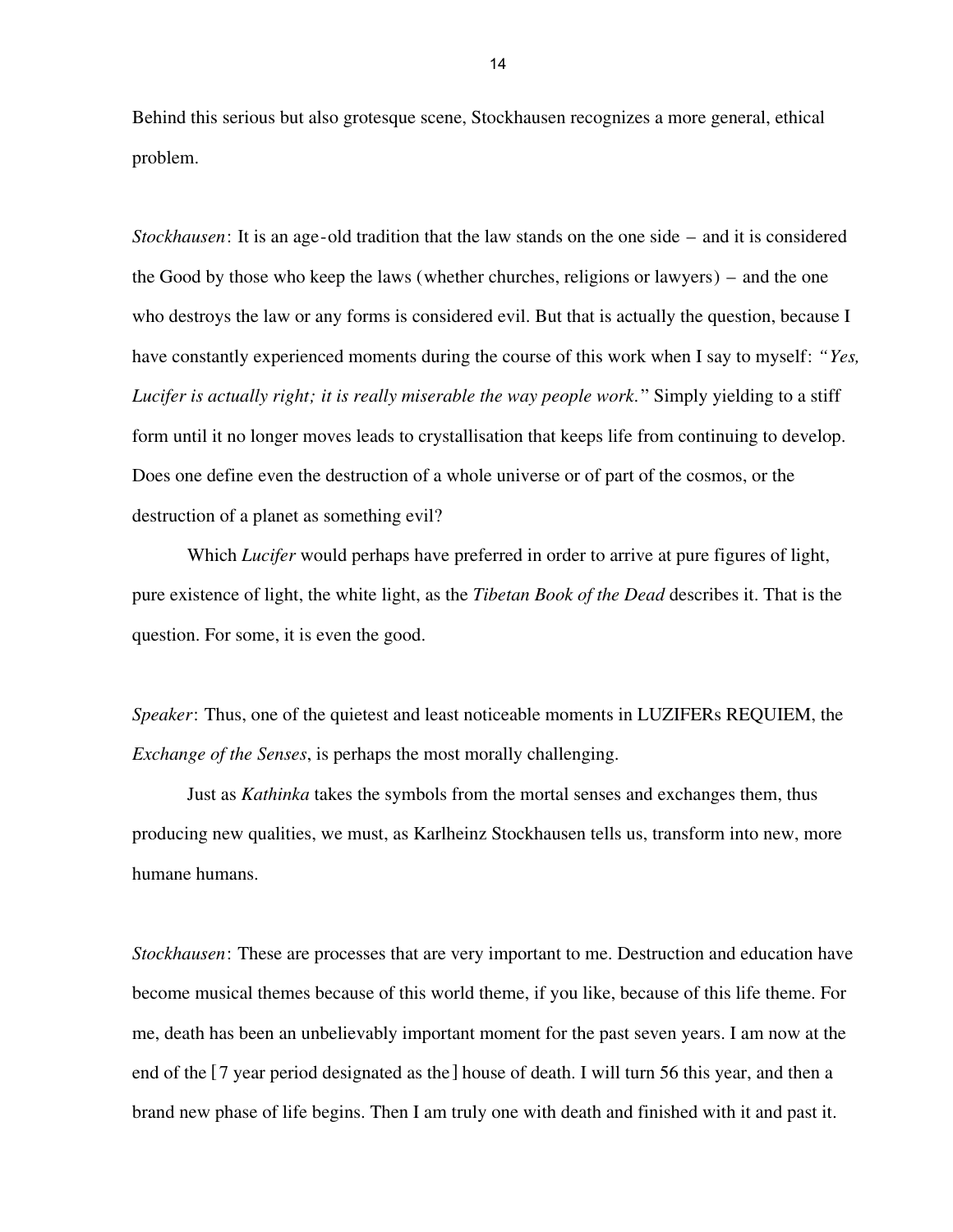The last three years only had to do with the theme of death and resurrection: KATHINKAs GESANG, the 24 exercises of the soul **after** the death of the body. How can I repel attractive visions – or visions that are either **attractive** because of their beauty, perfection **or** their gruesomeness? By concentration, by listening to music, to musically constructive processes. That is the theme of the second scene.

*Speaker*: Here, at the very latest, Karlheinz Stockhausen entered the area of Utopia. Neither our musical educational institutions nor our social state wealth system seem to have been able to offer even a small chance of this kind of world improvement through music, through music theatre. Neither our progressive thinking nor our exaggerated, demanding mentality will be so easily irritated by the tender sounds of magic percussion. Doesn't that disillusion a composer who is imbedded in all his necessary idealism?

*Stockhausen*: In any case, for me it would be pointless to continue making music if I didn't hope to produce in each piece, even in each part of a composition, also sound effects and forms, figures, form effects, figure effects that also make possible what you are missing. That one sometimes feels goose-bumps and does not simply stand above it all, judging: *"Yes, it is all familiar to me; this is very intelligently done, this is less so, this is a bit naive, and this comes from here, that comes from there."* Something like that is awful: then art is dead, dead as a doornail. If most of a new work is not able to surprise or move us, or even to frighten us, i.e. renders us unable to now classify it; if all that is not awakened, then it is dead; then one no longer needs to make any more new music.

*Speaker*: For a long time there has been no question that Karlheinz Stockhausen gave the impulses for a new development of music in almost all of his works. Undoubtedly, the parts of the LICHT cycle composed so far have supplied new criteria of organisation for this abstract art,